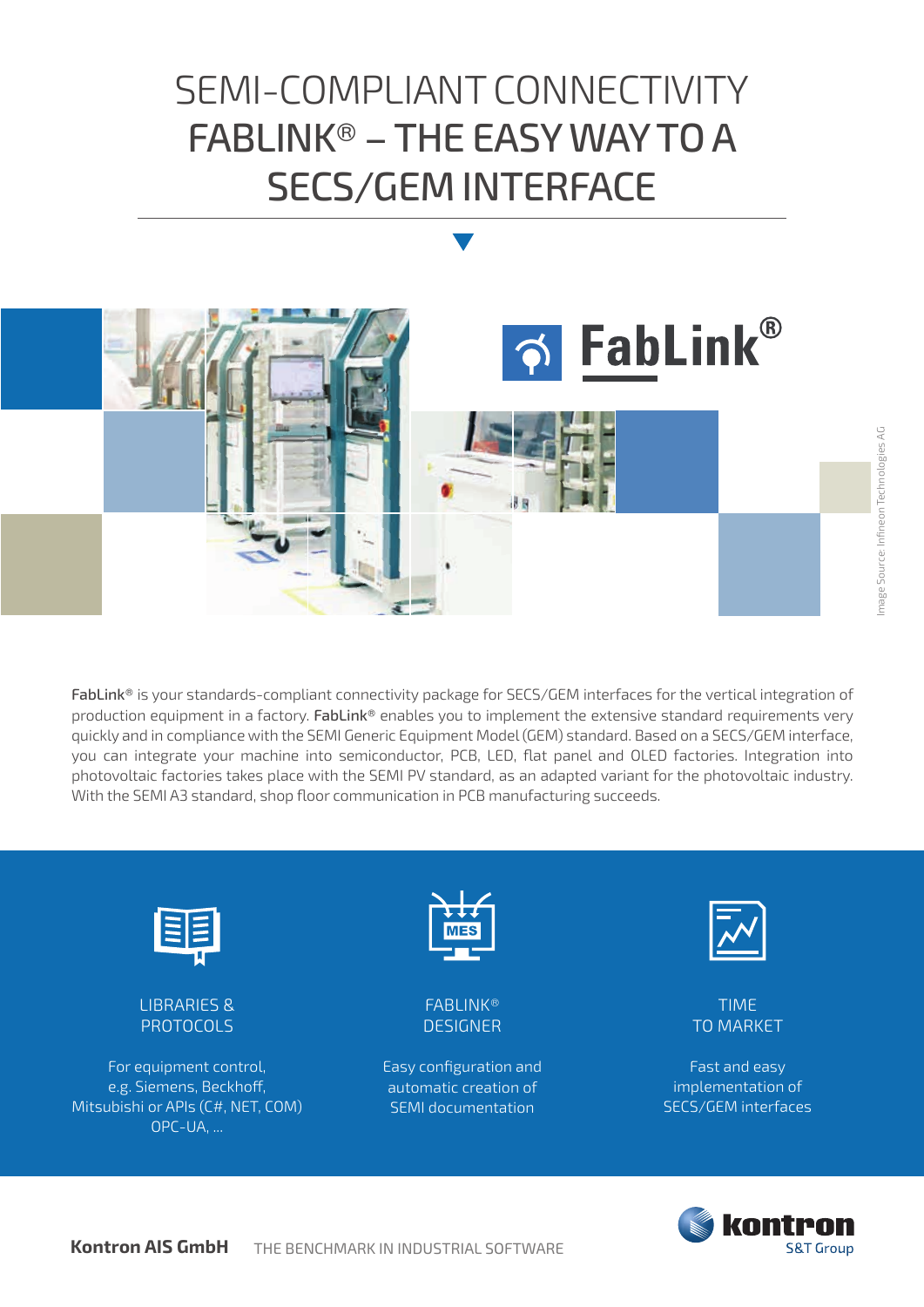### YOUR BENEFITS

- $\blacktriangleright$  Fully SEMI compliant solution
- SECS/GEM, PV02, GEM300, SEMI A3 and Interface A (EDA) support in one solution
- $\blacktriangleright$  Reduced development effort for equipment suppliers
- $\triangleright$  Time savings due to automated SEMI documentation
- $\triangleright$  Support and individual extensions by Kontron AIS



### FEATURES

SEMI-COMPLIANT SECS/GEM IMPLEMENTATION

IMPLEMENTATION OF ALL GEM BASIC REQUIREMENTS

SUPPORT OF ALL ADDITIONAL GEM FUNCTIONS

- $\blacktriangleright$  Spooling
- $\blacktriangleright$  Limits Monitoring
- $\blacktriangleright$  Terminal Services
- $\blacktriangleright$  Interface A (EDA)

### FABLINK® DESIGNER

The FabLink® Designer is an integrated module for easy and clearly laid-out configuration of the SECS/GEM interface for your machine controls. You can also create an extensive interface documentation (GEM manual) with just a few clicks.

### SIMPLE CONNECTION OF YOUR MACHINES

Use proven APIs (C#.NET, COM) to connect your high-level language application or connect your machine to FabLink® using TCP/IP XML, OPC and OPC-UA (upcoming). FabLink® also supports the integration of PLCs from Siemens, Beckhoff and Mitsubishi with ready-made libraries.





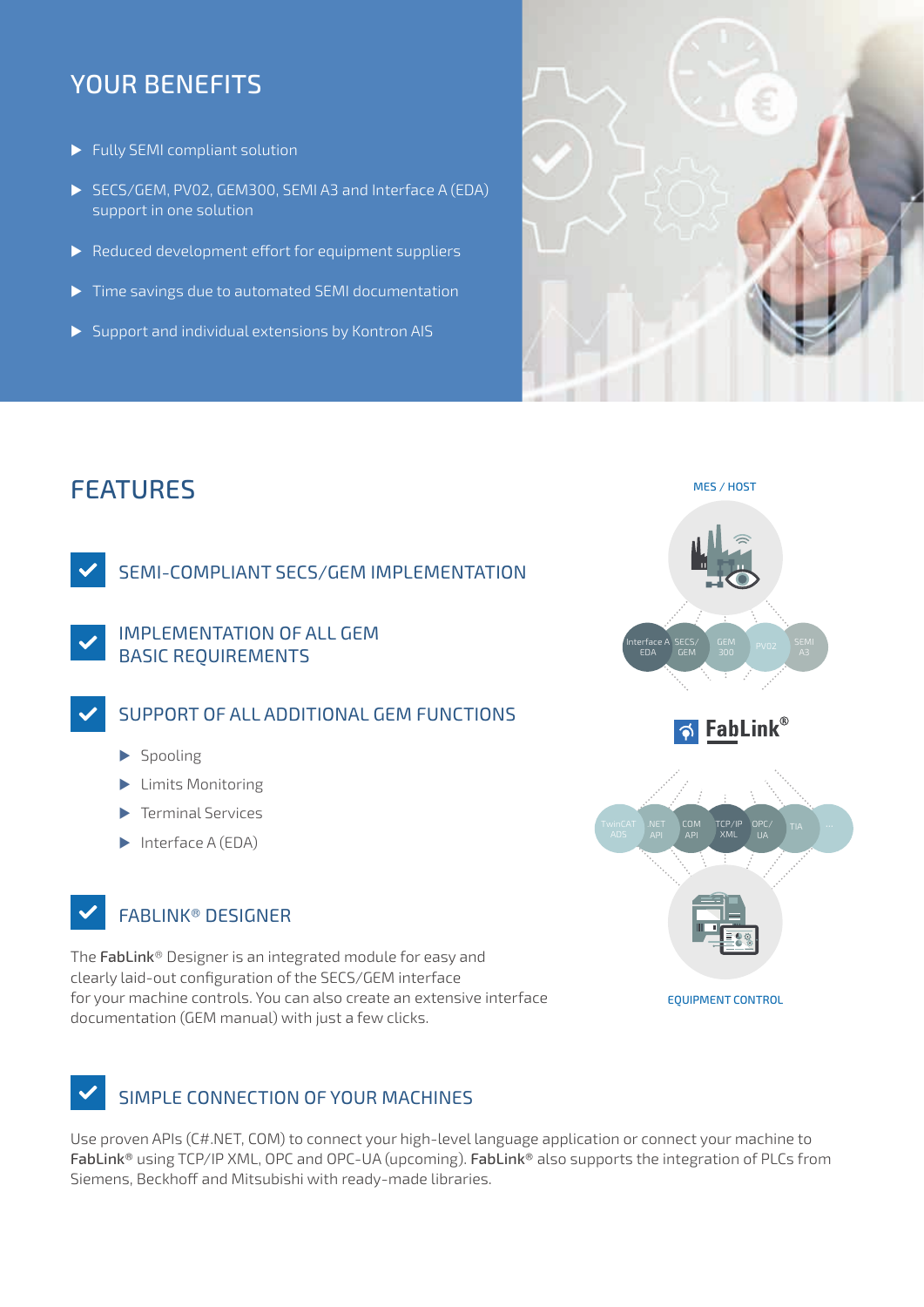### SUPPORTED SEMI STANDARDS

#### SECS/GEM

- $E04$  SECS I
- $FOS$  SECS II
- $\blacktriangleright$  E30 GEM
- $\blacktriangleright$  E37 HSMS
- $\triangleright$  E167- Specification for Equipment Energy Saving Mode Communications (EESM)
- $\blacktriangleright$  Documentation

#### GEM300

- E39 Object Service
- E40 Processing Management
- E87 Carrier Management
- $\blacktriangleright$  E90 Substrate Tracking
- $\blacktriangleright$  F94 Control Jobs
- E116 Equipment Performance Tracking

### INTERFACE A (EDA FREEZE I + FREEZE II)

- E120 Common Equipment Model
- E125 Equipment Self Description
- E128 Specification for XML Message Structures
- $\blacktriangleright$  E132 Authentication and Authorization
- ▶ E134 Data Collection Management
- E138 Semiconductor Common Components
- ▶ E145 Classification for Measurement Unit Symbols in XML

#### PV0<sub>2</sub>

- $\triangleright$  FOS SECS II
- $\blacktriangleright$  E30 GEM
- $\blacktriangleright$  E37 HSMS
- **Network Time Synchronization via NTP**

### SERVICES PROVIDED BY KONTRON AIS

For the integration of your machine and the implementation of a SECS/GEM interface you can choose from our extensive portfolio of support services the one that suits you best.

Our comprehensive training courses also enable you to configure further SECS/GEM interfaces yourself and thus implement your individual requirements.



## EQUIPMENTCLOUD® INTEGRATION

The EquipmentCloud® is the IIoT platform for service and after-sales in medium-sized mechanical and system engineering. FabLink provides out of the box an integration into the EquipmentCloud® for equipment and performance monitoring.